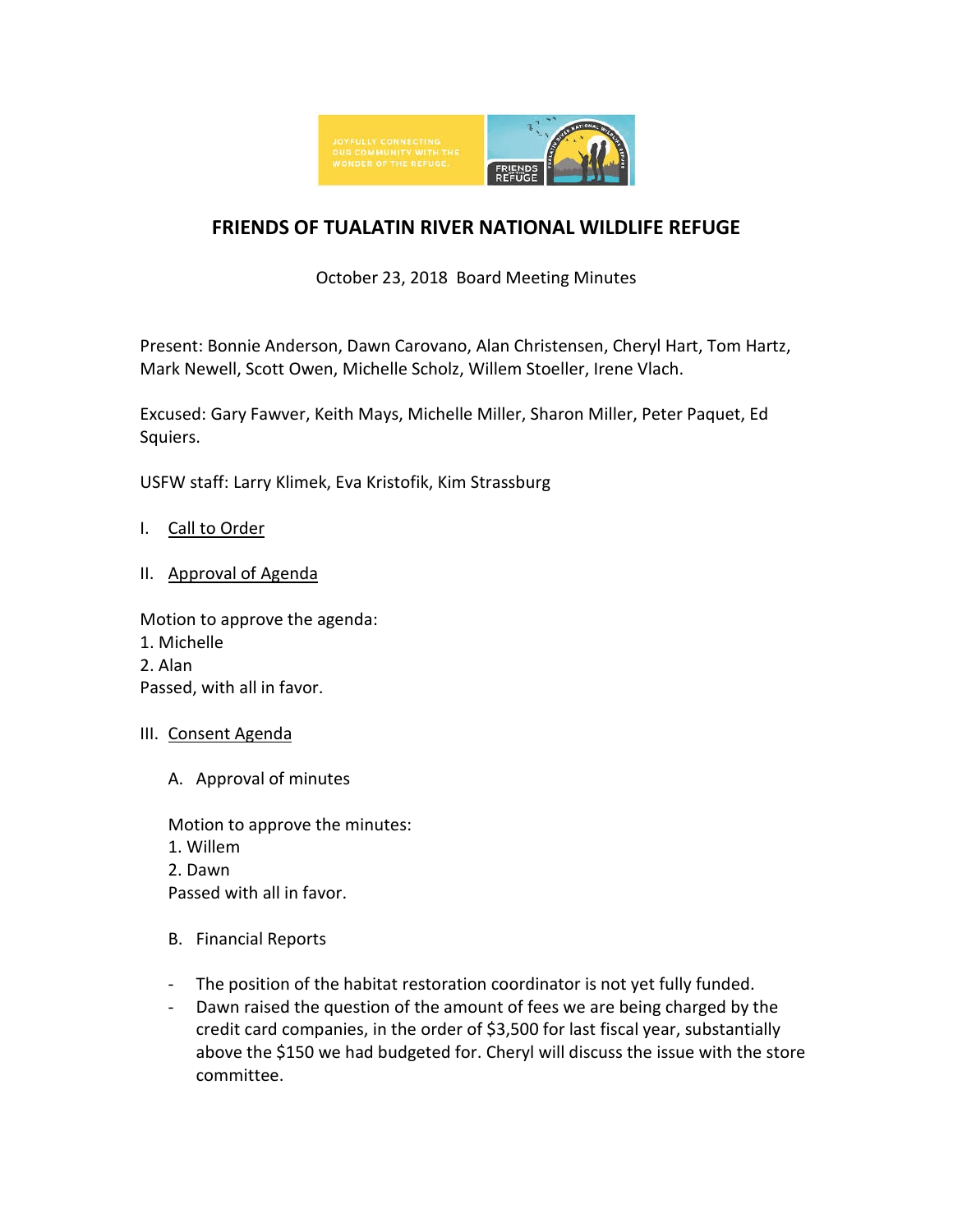- C. Visitor Services Report
- D. Env. Ed/Volunteer Naturalist Report
- E. Restoration Report
- F. Membership Committee Report

Michelle reported that Dawn, Bonnie and herself met in October to set up a structure to appeal to people to join the membership strategy committee. She posted an invitation on the Friends' website to attend a meeting on November 1, at the Refuge.

Larry is ok with an appeal in the volunteers newsletter to encourage all volunteers to become members, as many volunteers actually are not members of the Friends. Only the store volunteers are required to be members, because of liability related to handling money.

Tom inquired whether there are ways to become a member short of paying the fee. Mark pointed out that the financial report shows complimentary memberships: they were issued for the temporary volunteers and Rachel Dunham (former staff).

These issues will be discussed in the membership committee.

G. Advocacy report

Motion to approve the consent agenda:

- 1. Cheryl
- 2. Alan

Passed with all in favor.

#### IV. Report

A. New Hires

Andrew DelGreco – Interpretive Coordinator Tiffany Mancillas – Env. Ed. Specialist

Both started 2 weeks ago.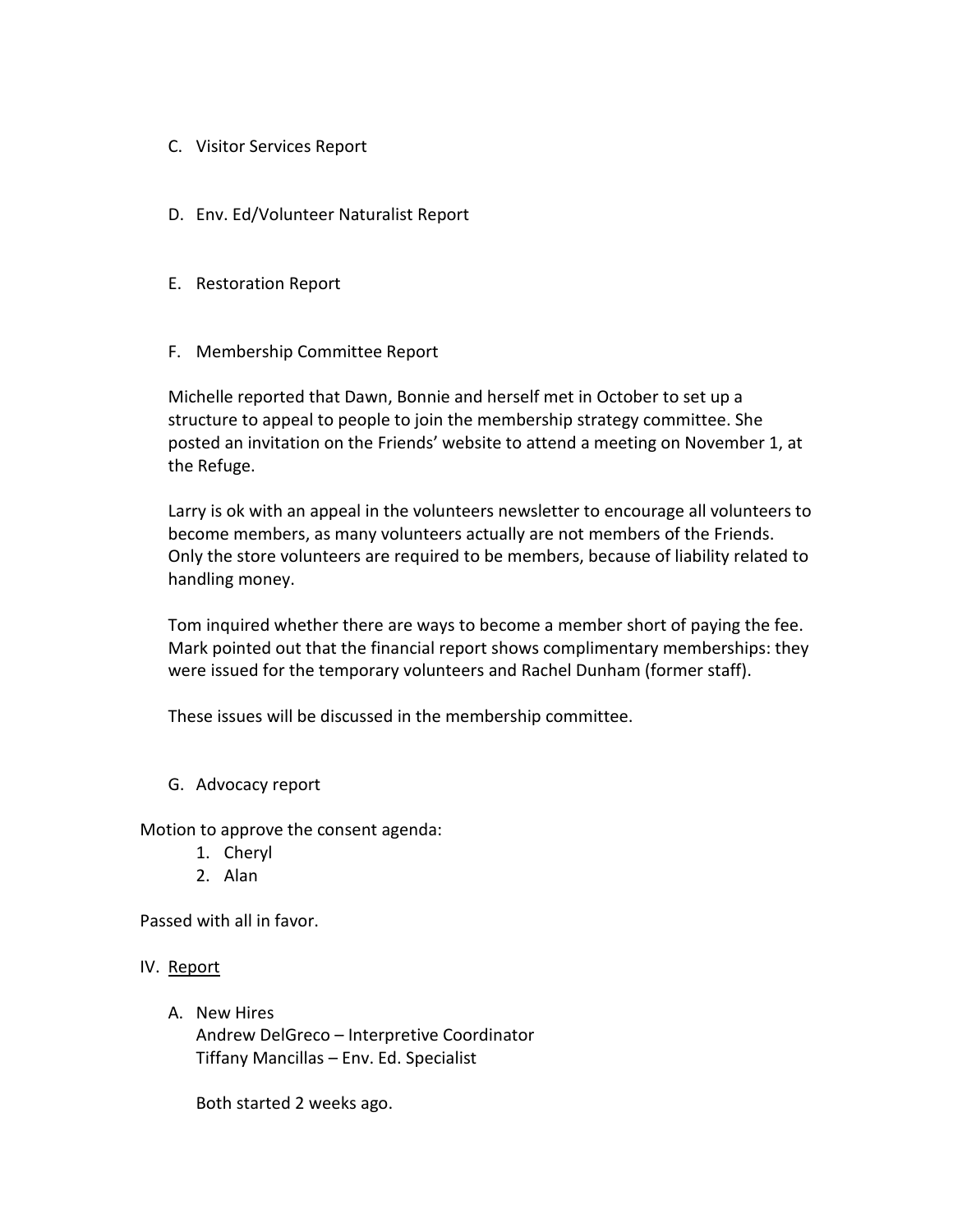#### V. New Business

A. Election of officers: President: Mark Newell President Elect: Alan Christensen Treasurer – Willem Stoeller Secretary: Irene Vlach Past President: OPEN

Discussion: Mark asked the other board members for their commitment to help.

Motion to approve the slate of proposed officers with the addition of Tom as Past President:

- 1. Cheryl
- 2. Dawn Passed with all in favor.
- B. New Board Members: Bird Festival Committee – Scott Owen. Scott also is a member of the Environment Education Committee.

Membership Committee – Michelle Scholz.

#### C. Mentor Program

Our application for the Friends mentoring program was accepted and a first conference call was held on Oct. 15. Eva, Tom Mark and Alan were on the call with Paul Tritaic, Project Manager at Ding Darling NWR, Florida, and Kathy Woodward, Board member at Friends of Big Swamp NWR, NJ (shadowing) and Ann Bloxom Smith, VP at Friends of Blackwater Bayou NWR, LA.

The people on the call agreed to pursue this with the full board. We need to complete a life cycle document before the next board meeting. The mentors want to know more about our organization, how we interact with USFW. Tom will transcribe the notes from the call into an Excel workbook. The board will review them before they will be presented to the mentoring group. He will send a copy of our strategic plan to the mentors. Bonnie will send other missing documents as well as the SWOT analysis. We will meet with the mentors in the winter over 2 days (a Friday and a Saturday, including Saturday evening). All board members need to commit to participate.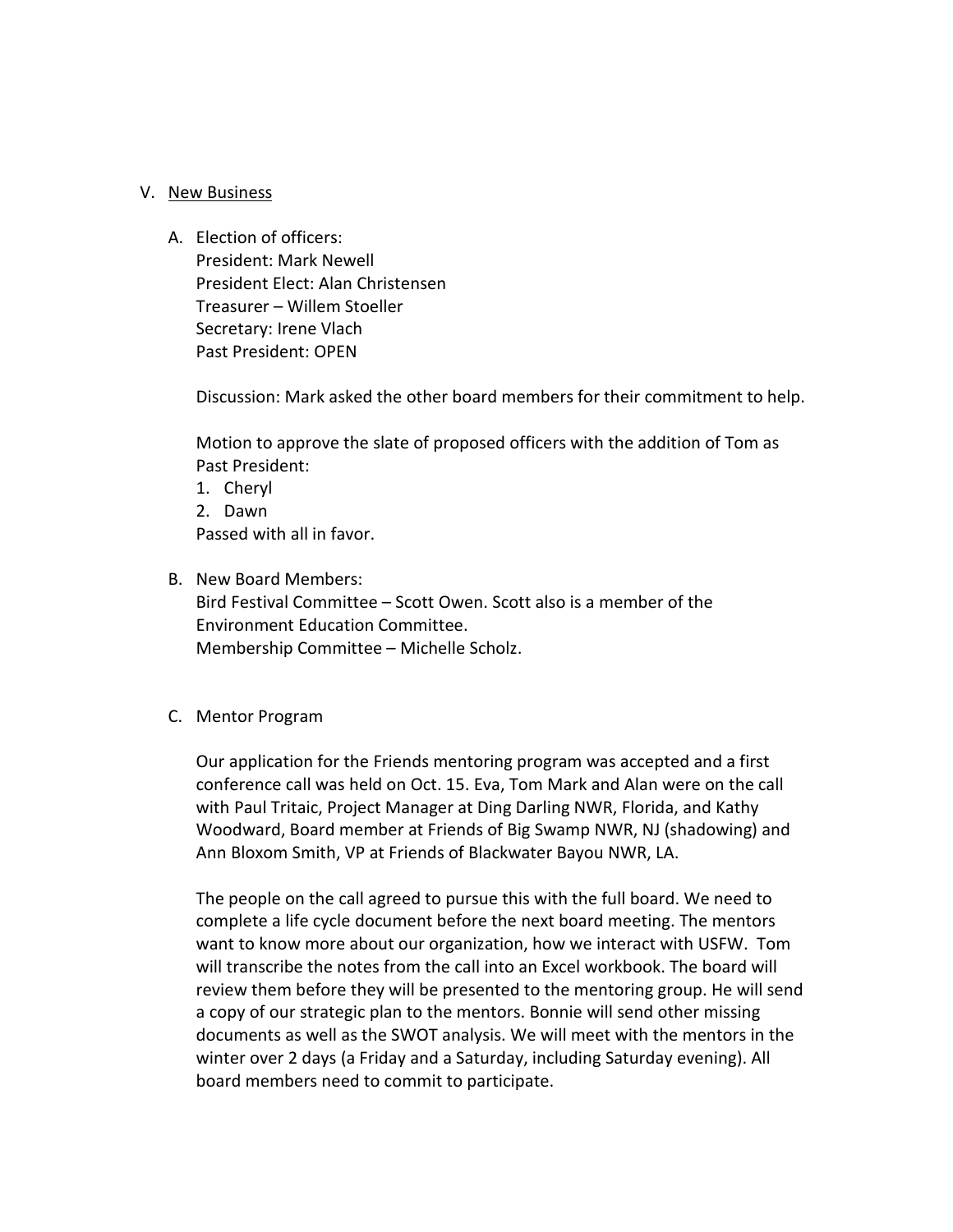Mark will send out a doodle poll to set dates.

Meanwhile we will have to develop priorities for the program. We should revisit our application to possibly revisit the priorities that might have changed in the meantime.

Tom will send the application to all board members.

The goal of this process is to strengthen the board and its relationship with USFW. Furthermore, our challenges and how we meet them will in turn help other Friends organizations.

Motion to move forward with the mentoring program:

- 1. Michelle 2. Willem Passed with all in favor.
- D. Photo Society

The Photo Society is an entity of the Friends, like a committee and as such it must have a board liaison. That means that at least one member of the Photo Society must be a member of the Friends as well as a Board member. The Society should become a formal committee, with a charter.

Tom will ask Pam Farris and Bjorn Fredrickson to meet with him and Willem to discuss options for the Society: either become a committee of the Friends or become a separate group/organization. They will highlight he benefits of being a committee of the Friends. We also need to clarify what benefits we can draw from the Society. Kim will look for documents about the creation and the role of the Society.

### VI. Unfinished Business

A. Board training – process/date? Willem reminded the board that we have budgeted funds for such training.

Binder distribution - in progress

B. Should we partner with Ridgefield and Gorge Stewards for a fund-raising event?

Bonnie met with people from Ridgefield and Steigerwald. They explored the idea of doing a common fundraiser. We need to establish a goal for the fundraiser, i.e. what the funds would be applied to. The eventual division of the funds would also have to be decided.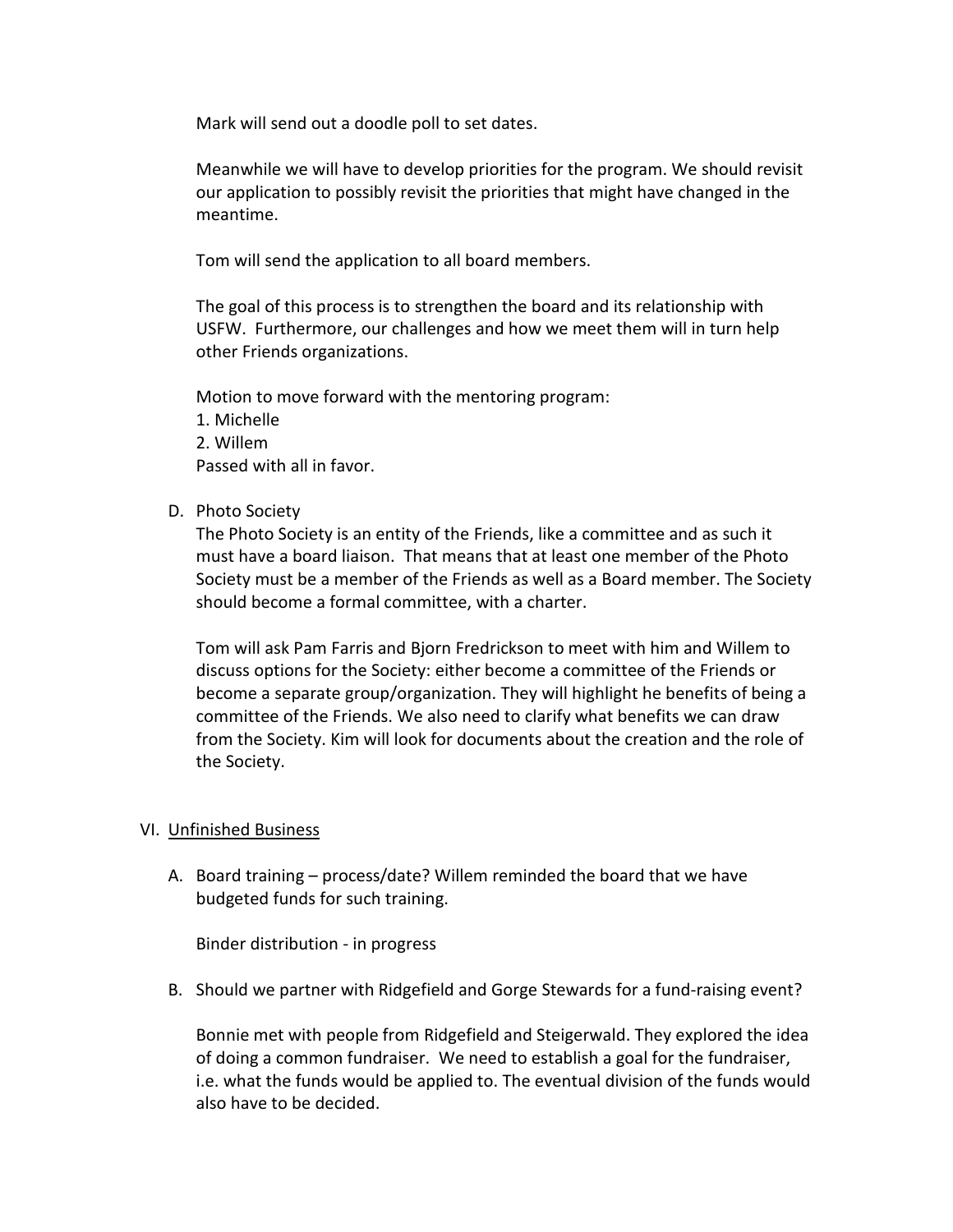Motion to investigate a joint fundraiser with Ridgefield and Steigerwald:

- 1. Tom
- 2. Mark

Passed with all in favor

## VII. FWS Update

A . Kim Strassburg - Urban program

Despite uncertainties with respect to the Service's current priorities, much has been happening over the last 6-24 months. TRNWR is one of the priority refuges. Sept. 29 was the first ever Urban Refuge Day and we hosted over 300 people. Congress passed a resolution on Urban Refuges and a Secretarial order might follow. Bonnie will attend a 3 day conference with other urban Friends groups. Locally the program helps with transportation assistance for outreach to schools and community groups. It contributed to Bird Fest. The program strives to engage new audiences in new ways and to become more culturally competent. Together with The Intertwine Alliance, they invested in equity and inclusion training.

### VIII. Other

Larry is currently working on the annual work plan. He will share it with us when it is completed. There will be many major projects: bridges, pumping station, trails at Wapato.

### IX. Announcements

- A. Report volunteers hours to Bonnie
- B. Send e-newletter articles to Bonnie no later than Oct. 30.
- C. Next meeting: Novembert 27.

Executive Committee meeting on Tuesday, November 20, at 5pm at the Refuge.

D. Bonnie suggested we meet in December with members from the Friends' groups of Ridgefield and Steigerwald. We have \$1,000 budgeted for such an occasion. We need to build trust and learn from each other. We will decide on such a meeting after the next mentoring call which will be held on Oct. 29<sup>th</sup> at 9am.